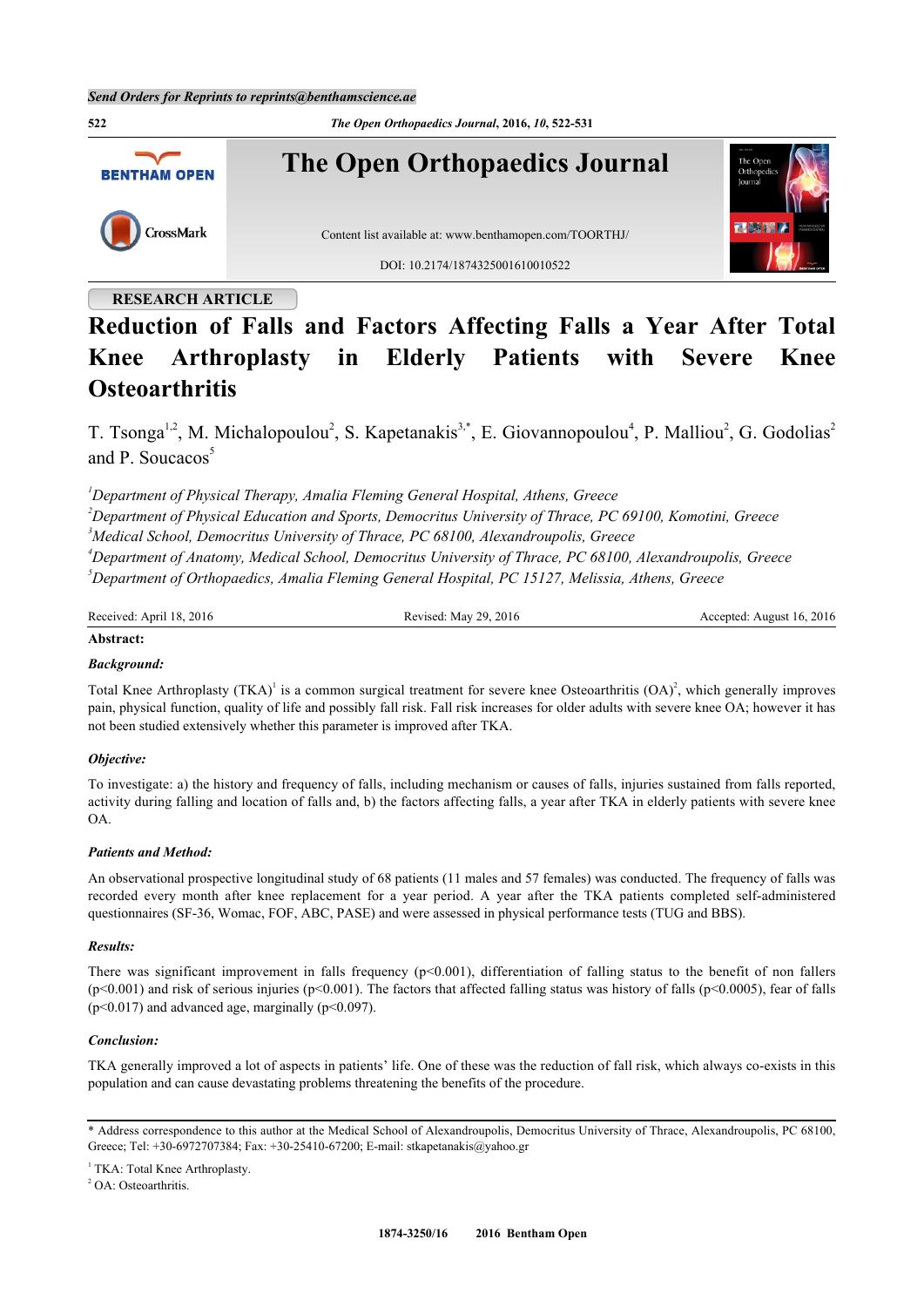**Keywords:** Elderly, Falls, Health realted quality of life, Knee, Severe osteoarthritis, Total knee arthroplasty.

#### **INTRODUCTION**

Total Knee Arthroplasty (TKA) is a common surgical treatment for severe knee Osteoarthritis (OA); the most frequently performed joint arthroplasty, improving pain, physical function, disability and health related quality of life (HRQoL) [[1](#page-7-0) - [6](#page-7-1)]. Key indications for TKA are generally agreed to be end-stage knee OA and persistent severe pain [[7](#page-7-2) - [11\]](#page-7-3) Although there is a rapid and substantial improvement in knee pain, function and HRQoL after TKA, little is known about the frequency and history of falls as well as the factors affecting falling status in patients following TKA a year after surgery in comparison to pre-operative status.

Furthermore, few studies have included pre-operative and postoperative assessments of falls, and even fewer studies have identified the type and circumstances of falls, location and related impairments and disabilities in this population and simultaneously show the possible improvement in falls frequency a year after TKA in individuals with severe knee OA, along with the estimation of self administered questionnaires and physical performance tests, examining HRQoL and other parameters of patients life.

Therefore, the purpose of this study was to investigate and determine: a) the history and frequency of falls, including mechanism or causes of falls, injuries sustained from falls reported, activity during falling and location of falls, b) the factors affecting falls, a year after TKA in elderly patients with severe knee OA.

## **PATIENTS AND METHODS**

#### **Patients**

Overall, 68 patients (11 males and 57 females) aged 65 and older (73.00  $\pm$  5.28 years) were recruited in the Orthopaedic Department of General Hospital in Athens "Sismanoglio-Amalia Fleming", with severe knee OA grade 3 and 4 [[12\]](#page-7-4) and knee pain for at least a year or more who were scheduled to receive TKA in the clinic. All patients agreed to participate in this study and signed written informed consent forms. The study was approved by the medical council of the hospital and the Ethics Committee and lasted 2 years. Some parts of the methodology and clinical characteristics of patients in this article were used in the methodology described in the article of the same authors concerning patients with severe knee OA (Tsonga *et al*., 2015) [\[13](#page-7-5)].

Excluded patients were those suffering from cognitive impairment (1 patient), Parkinson disease (3 patients), patients with rheumatoid arthritis (RA) (9 patients) and knee OA either not being at grade 3 and 4 classification, or not having knee pain for at least a year (11 patients). Two weeks before surgery patients completed self-administered questionnaires, were assessed in physical performance tests and personally interviewed for falls history in the past year. Every month after surgery, patients were asked to answer in a telephone interview if they had fallen in the previous month and this continued for a one-year period. If a fall was reported, then a fall history was recorded, including the mechanism or causes of falls, the activity during fall, the injuries sustained from falls and the location of falls. A year after TKA, patients completed self-administered questionnaires and were assessed in physical performance tests.

*Fall assessment:* A fall was defined as unintentionally coming to rest on the ground, or at some other lower level, not as a result of a major intrinsic event such as a faint or stroke, seizure, or an overwhelming external hazard such as hit by a vehicle [[14\]](#page-7-6). Furthermore in this research falls were focused on neuromuscular problems and also falls due to vision problems were excluded. Patients were characterized as non-fallers if they haven't reported any fall, as 1-time fallers if they have reported one fall and as frequent fallers if they have reported two or more falls.

#### *Self Administered Questionnaires*

In order to identify the factors that affected the falling status of patients we used demographic parameters and medical history such as age, gender, BMI, chronic diseases, presence or absence of social environment, the presence of pain elsewhere in the body, the presence of other arthroplasty, the history of falls and the presence of complications after the arthroplasty. Apart from these, we used self administered questionnaires examining a wide range of patients' physical function, mental function, physical activity, pain, fear of falls and, also, physical performance tests, examining patient static and dynamic stability, which are all considered as risk factors for falls according to the literature.

*SF-36:* One of the most widely used HRQoL tool worldwide, that evaluates general health and well-being of the elderly, combining physical, mental and social affections of the illness. It is subjective according to each individual's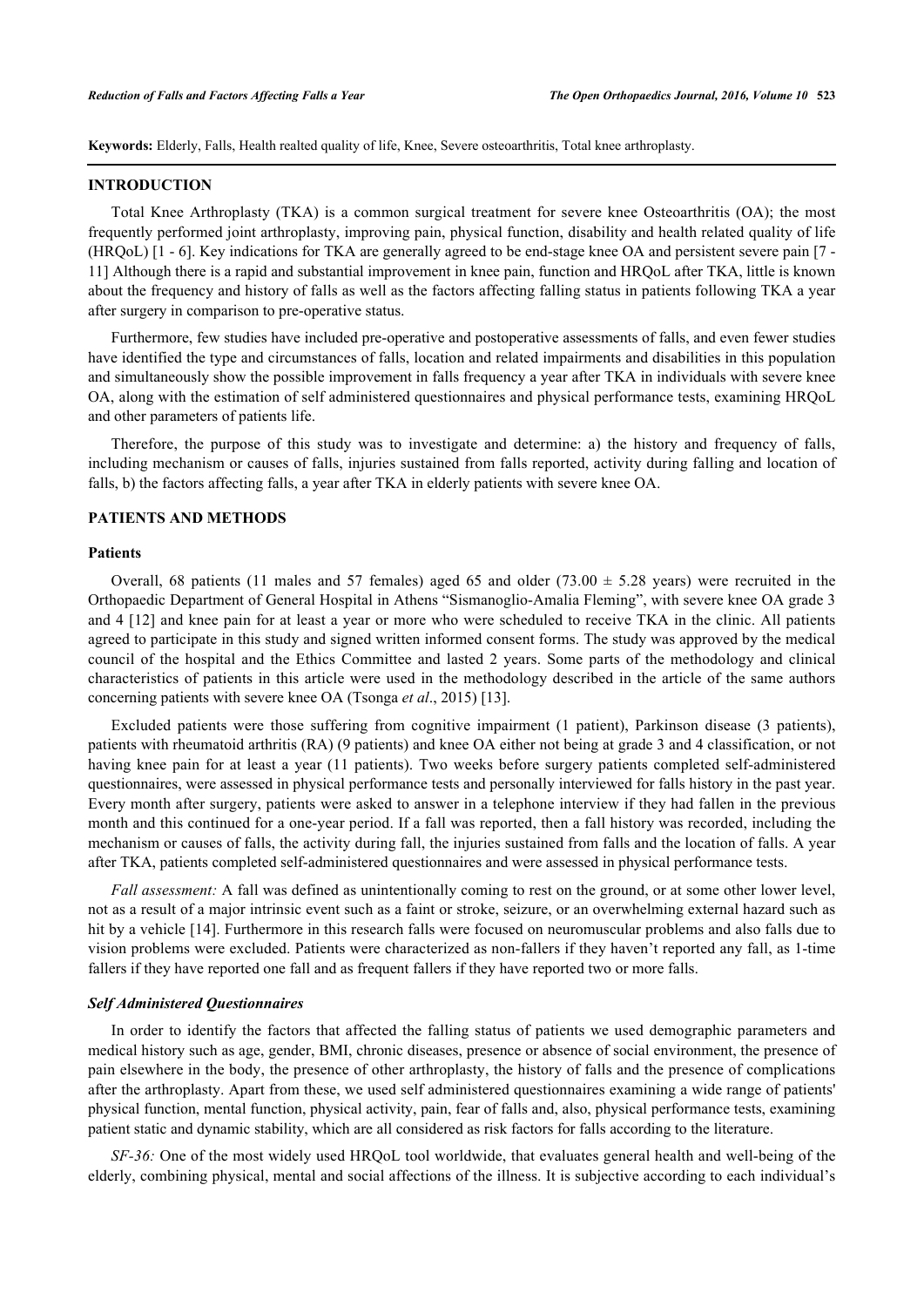#### **524** *The Open Orthopaedics Journal, 2016, Volume 10 Tsonga et al.*

personal perspectives of health [[15\]](#page-7-7). It includes 36 questions in total that estimate 8 units, with higher scores (range, 0-100) reflecting better perceived health [[15\]](#page-7-7).

*Womac:* The WOMAC is a 24-item questionnaire with 3 subscales measuring: pain (5-items), stiffness (2-items) and physical function (17-items) [\[16](#page-7-8)]. A lower score indicates a better outcome. It has also been used to evaluate many knee OA interventions, both surgical and conservative [[17\]](#page-7-9).

*Activities-specific Balance Confidence (ABC) Scale*: The ABC is a measure of balance confidence. This instrument focuses on whether people believe they are able to perform ADLs without losing balance or becoming unsteady [[18\]](#page-8-0). It is a 16-item questionnaire with a visual analog scale (0-100). A result more than 80% indicates a high level of physical function [[19\]](#page-8-1).

*Fear of Falls (FOF):* FOF was assessed as a dichotomous response to the single question: "Have you been worried or afraid that you might fall?" in order to determine the fear of falling status.

*PASE Questionnaire*: Physical activity was measured using "PASE" questionnaire [[20](#page-8-2)]. The PASE questionnaire includes questions referring to physical activity of the last 7 days and consists of three units. The first unit includes questions for the frequency of some activities in the patient's spare time, the second unit includes questions referring to inner house activity and the third one includes questions about the duration and the type of the patient's job in the last week.

#### *Physical Performance Tests*

*Timed Up and Go test(TUG)* : TUG test measures the time it takes a patient to rise from an armed chair, walk 3 m, turn and return to sitting in the same chair. The TUG test is a simple test used to assess a person's mobility and requires both static and dynamic stability [[21\]](#page-8-3).

*Berg Balance Scale (BBS)*: BBS is a clinical test evaluating a person's static and dynamic abilities. It is widely used to measure balance impairment in older adults through a performance-based test [[22](#page-8-4)]. The scale consists of 14 common movement tasks that are scored on a scale of 0 to 4. The maximum total score on the test is 56. The items include simple mobility tasks and more difficult tasks [\[22](#page-8-4)].

#### **Statistical Analysis**

Data are expressed as mean±standard deviation (S.D.) or median (in case of violation of normality) for continuous variables and as percentages for categorical data. The Kolmogorov-Smirnov test was utilized for normality analysis of the parameters.

McNemars test was used for the analysis of preoperative *vs.* postoperative falling status.

Unifactorial analyses was applied by using the Fisher exact test to analyze the relation between the outcome variable (presence or absence of falls) and the qualitative variables, whereas the Student t-test or Mann-Whitney U-test and Oneway ANOVA or Kruskal-Wallis were used to analyze the relation between the outcome variable and the quantitative measures respectively.

All potential risk factors, whether or not they demonstrated significant associations with outcome variable in unifactorial analysis were included in the multiple logistic regression model, and stepwise elimination (Wald method) was used to arrive at the final model. Goodness of fit was evaluated using the Hosmer-Lemeshow statistic. Any variable whose univariate test p-value < 0.25 were considered as a candidate for inclusion in the multiple logistic regression model. All tests were two-sided, statistical significance was set at  $p \le 0.05$ . All analyses were carried out using the statistical package SPSS vr 17.00 (Statistical Package for the Social Sciences, SPSS Inc., Chicago, Ill., USA).

#### **RESULTS**

The demographic and clinical characteristics of the participants at the baseline are described in Table **[1](#page-2-0)**.

<span id="page-2-0"></span>**Table 1. Baseline demographic and clinical characteristics of participants in this study (n=68 No, %).**

| Demographics and<br>Medical<br>narameters<br>. |                                         |
|------------------------------------------------|-----------------------------------------|
| Age (years<br>ears                             | $\sim$<br>$0.00 -$<br>ت ہے . ت<br>$  -$ |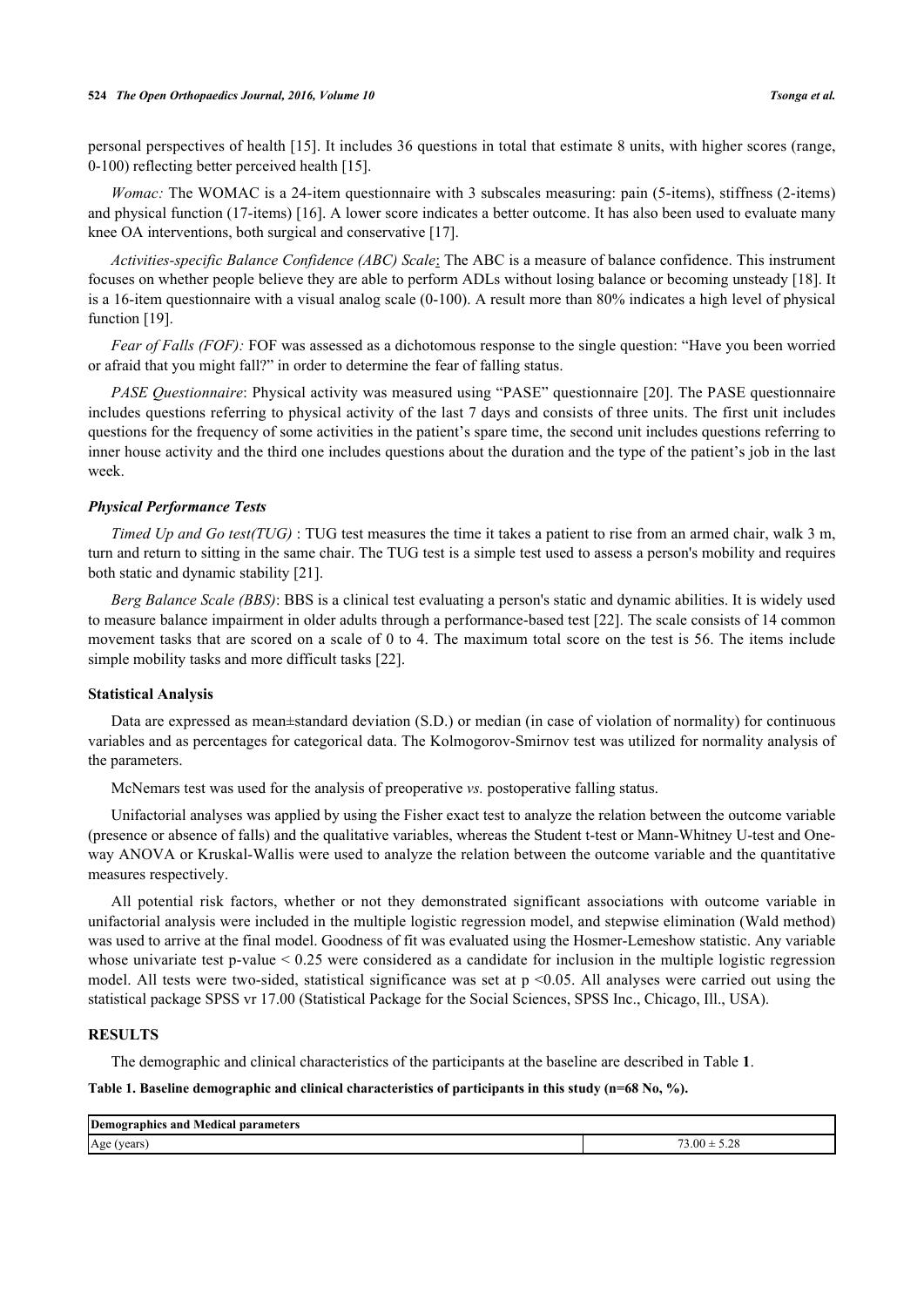*(Table ) contd.....*

| Demographics and Medical parameters                                             |                                                                         |  |  |  |
|---------------------------------------------------------------------------------|-------------------------------------------------------------------------|--|--|--|
| Gender, No. (%)<br>Male<br>Female                                               | $11(16.2\%)$<br>57 (83.8%)                                              |  |  |  |
| Social environment, No. (%)<br>Yes<br>No                                        | 58 (85.3%)<br>10(14.7%)                                                 |  |  |  |
| <b>BMI</b>                                                                      | $30.36 \pm 4.49$                                                        |  |  |  |
| Chronic Diseases, No. (%)<br>$\mathbf{0}$<br>3<br>Complications, No. (%)<br>Yes | $4(5.9\%)$<br>24 (35.3%)<br>$32(47.1\%)$<br>$8(11.8\%)$<br>$15(22.1\%)$ |  |  |  |
| No                                                                              | 53 (77.9%)                                                              |  |  |  |
| Pain elsewhere in the body, No. (%)<br>Yes<br>No                                | $22(32.4\%)$<br>46(67.6%)                                               |  |  |  |
| Other arthroplasty, No. (%)<br>Yes<br>No                                        | $12(17.6\%)$<br>56 (82.32%)                                             |  |  |  |

According to the results, there was a significant improvement in falling status of patients a year after total knee arthroplasty. In total, a year after surgery, 15 patients reported 20 falls, which defines the percentage of patients who had a fall a year after surgery at [2](#page-3-0)2.1% (p<0.001), (Table 2). On the contrary, in the pre-operative measurement the proportion was 63.2% [\[13](#page-7-5)].

<span id="page-3-0"></span>**Table 2. Detailed differences in falling status at 1-time fallers, frequent fallers and non-fallers patients (1 year postoperatively** *vs.* **preoperatively).**

|                          |                 |            | <b>Falling Status 1 year postoperatively</b> |                |                        |              |  |  |
|--------------------------|-----------------|------------|----------------------------------------------|----------------|------------------------|--------------|--|--|
|                          |                 |            | No faller                                    | 1- time faller | <b>Frequent faller</b> | <b>Total</b> |  |  |
| Falling Status No faller |                 | Count      | 23                                           |                |                        | 25           |  |  |
| preoperatively           |                 | % of Total | 33.8%                                        | 1.5%           | 1.5%                   | 36.8%        |  |  |
|                          | 1- time faller  | Count      | 16                                           |                |                        | 20           |  |  |
|                          |                 | % of Total | 23.5%                                        | 2.9%           | 2.9                    | 29.4%        |  |  |
|                          | Frequent faller | Count      | 14                                           |                |                        | 23           |  |  |
|                          |                 | % of Total | 20.6%                                        | 10.3%          | 2.9%                   | 33.8%        |  |  |
| Total                    |                 | Count      | 53                                           | 10             |                        | 68           |  |  |
|                          |                 | % of Total | 77.9%                                        | 14.7%          | 7.4%                   | 100.0%       |  |  |

In general, there was 54.5% improvement of patients' falling status. According to the results, 23.5% of patients who were 1-time fallers preoperatively became non-fallers postoperatively, 20.6% were frequent fallers preoperatively became non-fallers postoperatively and 10.3% who were frequent fallers preoperatively became 1-time fallers postoperatively (Table**2**).

The frequency of 1-time fallers postoperatively was 14.7% compared to 29.4% preoperatively. The majority of 1 time fallers became non-fallers postoperatively. Specifically from 29.4% of 1-time fallers preoperatively, only 2.9% remained 1-time fallers postoperatively, 2.9% became frequent fallers and 23.5% became non-fallers. Those who became 1-time fallers postoperatively were 10.3% of frequent fallers preoperatively and 1.5% of non-fallers preoperatively. The frequency of frequent fallers was 7.4% postoperatively compared to 33.8% post-operatively. The majority of frequent fallers became non-fallers postoperatively. Specifically from 33.8% of frequent fallers preoperatively, only 2.9% remained frequent fallers postoperatively, 20.6% became non-fallers postoperatively and 10.3% became 1-time fallers postoperatively. Those who became frequent fallers postoperatively were 1.5% of non fallers preoperatively and 2.9% of 1-time fallers preoperatively (Table **[2](#page-3-0)**).

According to the results of self administered questionnaires and physical performance tests, there was a significant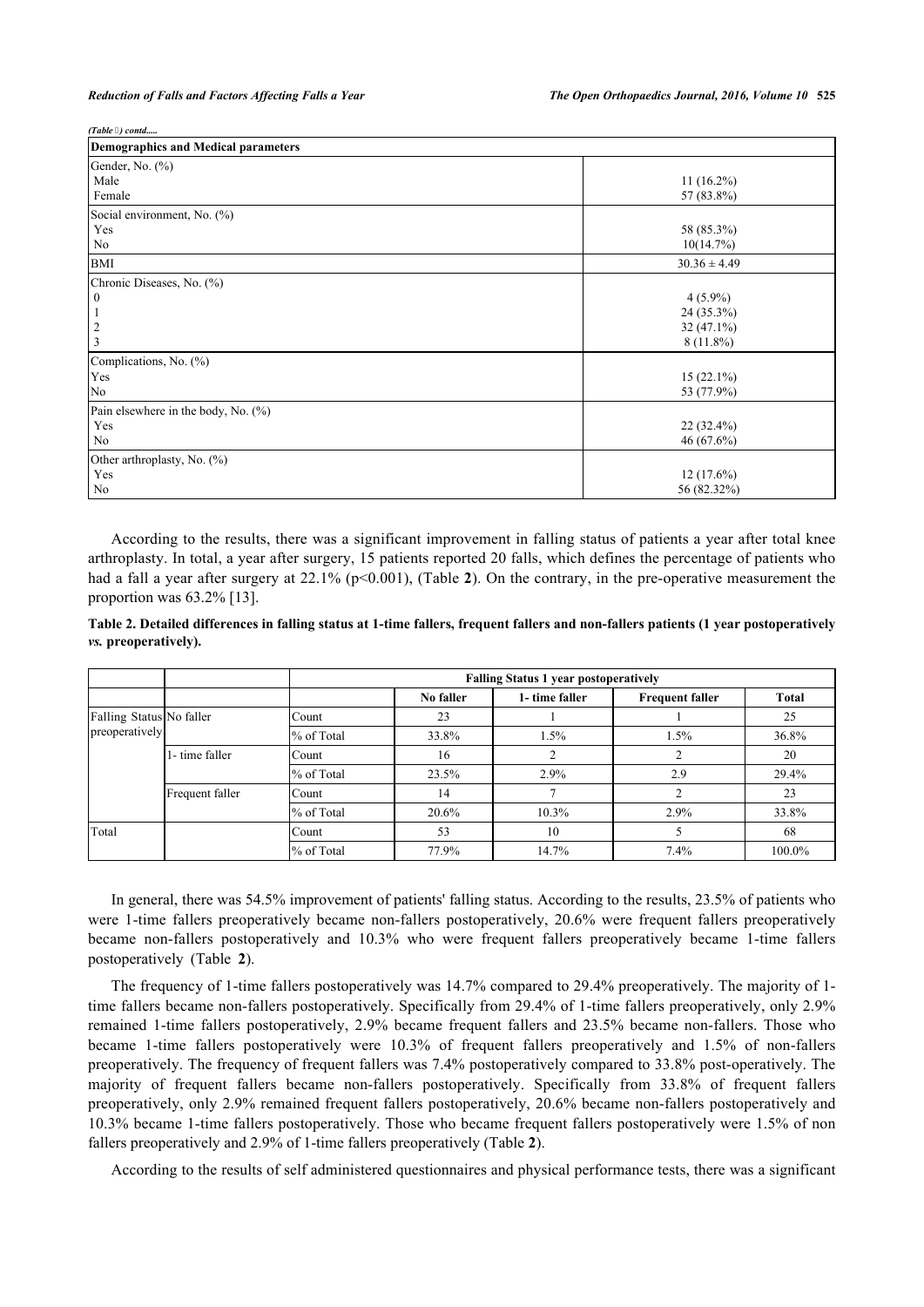#### **526** *The Open Orthopaedics Journal, 2016, Volume 10 Tsonga et al.*

improvement in the one-year postoperative measurement compared to preoperative (Table **[3](#page-4-0)**).

<span id="page-4-0"></span>

|                                | Preoperatively          | 1 year postoperatively | p-value |
|--------------------------------|-------------------------|------------------------|---------|
| $Sf-36_{\text{PCS}}$           | $34.50\pm6.99$          | $54.10 \pm 7.85$       | p<0.001 |
| $Sf-36$ <sub>MCS</sub>         | $36.36 \pm 9.83$        | $45.88 \pm 9.08$       | p<0.001 |
| <b>WOMAC Pain</b>              | $226.10\pm85.24$        | $12.87 \pm 25.00$      | p<0.001 |
| <b>WOMAC Stiffness</b>         | $56.62\pm43.54$         | $15.44 \pm 14.35$      | p<0.001 |
| <b>WOMAC Physical function</b> | 540.07±255.18           | $152.21 \pm 146.59$    | p<0.001 |
| <b>PASE</b>                    | 38.98±27.75             | 77.55±38.70            | p<0.001 |
| <b>ABC</b>                     | $63.76 \pm 20.14$       | $81.49 \pm 16.24$      | p<0.001 |
| <b>TUG</b>                     | $13.05 \pm 4.13$        | $8.93 \pm 3.74$        | p<0.001 |
| <b>BBS</b>                     | $44.29 \pm 5.80$        | $52.90 \pm 4.80$       | p<0.001 |
| FOF (No / Yes)                 | $12(17,6\%)/56(82.4\%)$ | 38 (55.9%) /30 (44.1%) | p<0.001 |

Concerning the characteristics of falls, an alteration was detected in all parameters, but statistically significant differences in the frequencies reported, referred to minor injury ( $p=0.002$ ), frequency of stumbles ( $p=0.003$ ), and the falls due to muscle weakness (p<0.001) (Table **[4](#page-4-1)**).

<span id="page-4-1"></span>

| Table 4. Characteristics of falls and differences in falls characteristics (1 year postoperatively vs. preoperatively). |  |  |  |  |
|-------------------------------------------------------------------------------------------------------------------------|--|--|--|--|
|-------------------------------------------------------------------------------------------------------------------------|--|--|--|--|

|                                      | <b>Faller preoperatively</b><br>$(N=43,$ Falls number=65) | <b>Faller 1 year postoperatively</b><br>$(N=15,$ Falls number=20) | p-value |
|--------------------------------------|-----------------------------------------------------------|-------------------------------------------------------------------|---------|
| Fracture                             | 4(6.15%)                                                  | $1(5.00\%)$                                                       | 0.759   |
| Minor injury                         | 15 (23.08%)                                               | $0(0.00\%)$                                                       | 0.002   |
| No injury                            | 46 (70.77%)                                               | 19 (95.00%)                                                       | 0.387   |
| Stumble-triple                       | $27(41.54\%)$                                             | 18 (90.00%)                                                       | 0.003   |
| Slip                                 | 14 (21.54%)                                               | $2(10.00\%)$                                                      | 0.120   |
| Lost balance                         | $3(4.61\%)$                                               | $0(0.00\%)$                                                       | 0.430   |
| Miss step                            | $1(1.54\%)$                                               | $0(0.00\%)$                                                       | 0.559   |
| Muscle weakness                      | 20(30.77%)                                                | $0(0.00\%)$                                                       | $0.001$ |
| Ambulating                           | 58 (89.23%)                                               | 19 (95.00%)                                                       | 0.637   |
| <b>Stairs</b>                        | $5(7.69\%)$                                               | $1(5.00\%)$                                                       | 0.595   |
| Reach s/thing                        | $1(1.54\%)$                                               | $0(0.00\%)$                                                       | 0.559   |
| Getting up or down from bed or chair | $1(1.54\%)$                                               | $0(0.00\%)$                                                       | 0.559   |
| Indoors                              | $16(24.62\%)$                                             | $7(35.00\%)$                                                      | 0.555   |
| Outdoors                             | 49 (75.38%)                                               | $13(65.00\%)$                                                     | 0.123   |

The history of falls and the presence of fear of falling statistically affected falling status (Table **[5](#page-4-2)**), whereas older age (Table **[6](#page-6-0)**), marginally affected falling status a year after TKA.

According to the multiple logistic regression, the history of falls increased 7.2 times the likelihood of falls, the presence of FOF increased 11.9 times the likelihood of falls and the annual increase of age over 65 years increased 1.13 times the likelihood of falls (Table **[7](#page-6-1)**).

## **DISCUSSION**

<span id="page-4-2"></span>A limited number of studies exists in the literature, describing the improvement in fall history and frequency a year after TKA, especially when comparing with the preoperative status in individuals with knee OA. A year after TKA the frequency of falls was 22%, significantly reduced compared to the frequency of 63.2% preoperatively. Pain relief, active movement and improved physical activity, which starts 3 months after the procedure and reaches its optimum level a year later, minimized that risk and reduced the post operative falls rate to 22.1% as recorded in our study, a figure that was lower to the one reported even for healthy community living older adult population [\[23](#page-8-5) - [25](#page-8-6)]. The findings of this study do not permit us to determine the parameter, whose positive change precedes that of the others assessed in this study and succeeds in reversing the negative chain of pain, muscle weakness, instability, stiffness, disability and poor quality of life. It was though clear, that this chain was reversed a year after TKA, possibly finding the relief of pain on the top of the scale.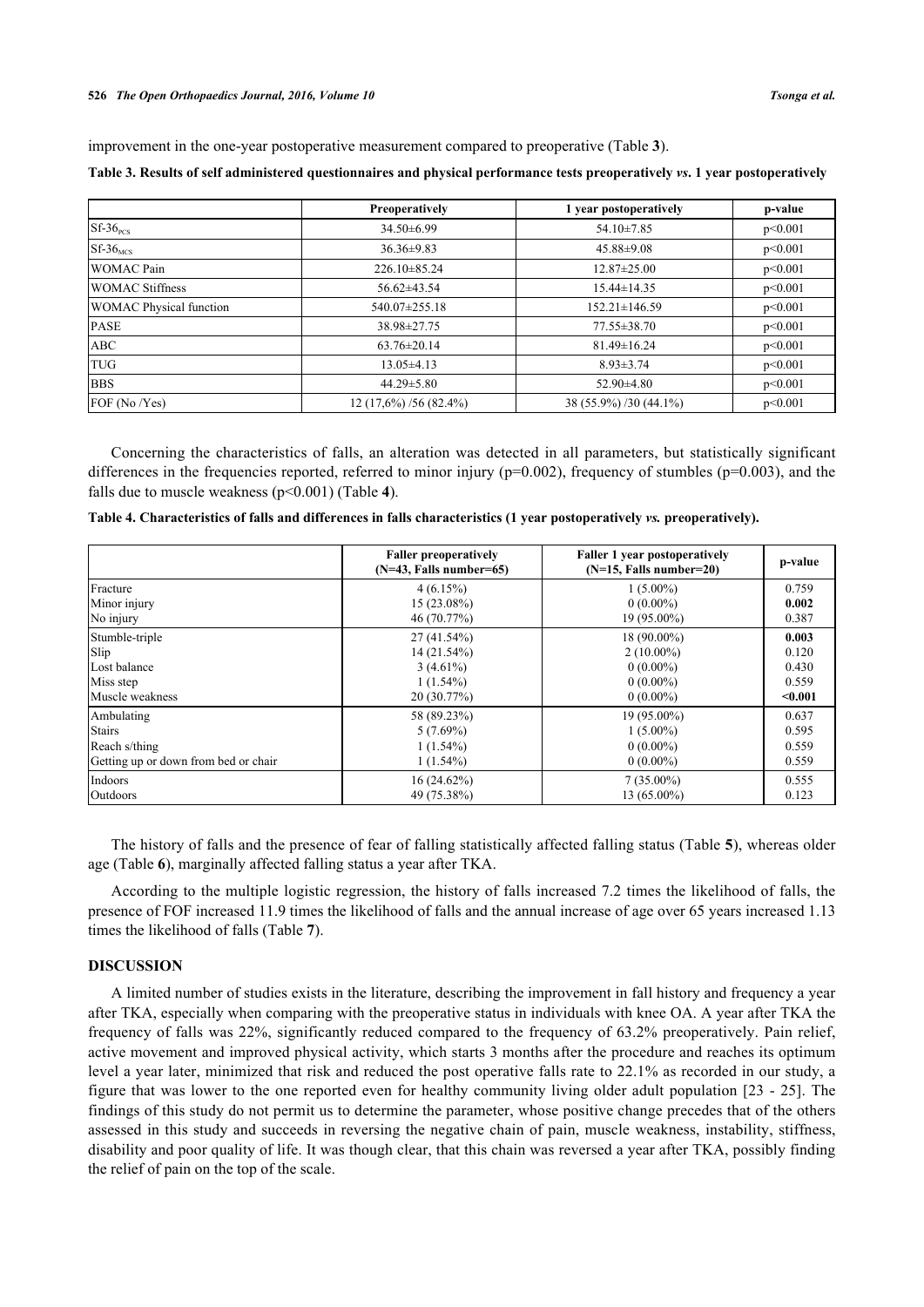|                            |                |                       | 1 year postoperatively |          |  |
|----------------------------|----------------|-----------------------|------------------------|----------|--|
|                            |                | <b>Falling status</b> | p-value                |          |  |
|                            |                | N <sub>0</sub>        | <b>Yes</b>             |          |  |
|                            | Male           | $10(18.9\%)$          | $1(6.7\%)$             | 0.433    |  |
| Gender                     | Female         | 43 (81.1 %)           | 14 (93.3 %)            |          |  |
| History of falls           | No             | 23 (92.0 %)           | $2(8.0\%)$             | < 0.0005 |  |
|                            | Yes            | 30 $(69.8\%)$         | 13 (30.2 %)            |          |  |
| FOF                        | N <sub>0</sub> | 34 (64,2 %)           | 4(26,7%)               |          |  |
|                            | Yes            | $19(35, 8\%)$         | 11 $(73,3\%)$          | 0.017    |  |
|                            | No             | 38 (71.7 %)           | $8(53.3\%)$            |          |  |
| Pain elsewhere in the body | Yes            | $15(28.3\%)$          | 7(46.7%)               | 0.218    |  |
|                            |                | $22(41.5\%)$          | $6(40.0\%)$            |          |  |
| Chronic diseases           | 2 or 3         | 31 (58.5 %)           | $9(60.0\%)$            | 1.000    |  |
|                            | No             | 43 (81.1 %)           | 10(66.7%)              |          |  |
| Complications              | Yes            | $10(18.9\%)$          | $5(33.3\%)$            | 0.303    |  |
|                            | No             | $7(13,2\%)$           | $2(13.3\%)$            |          |  |
| Social environment         | Yes            | 46 (86.8 $%$ )        | 13 (86.7 %)            | 1.000    |  |
|                            | No             | 42 (80.8%)            | 13 (86.7 %)            |          |  |
| Other arthroplasty         | Yes            | $10(19.2\%)$          | $2(13.3\%)$            | 0.721    |  |

#### **Table 5. Unifactorial qualitative analysis of falling status 1 year postoperatively.**

Apart from a significant reduction in the frequency of falls, an improvement of 54% in the falling status of patients was observed. The greater improvement was observed on the behavior of frequent fallers, since they improved their falling status from 33.8% to 7.4%. This group was more vulnerable since they fell more often and with the background of weakness and instability that characterizes them, they were in greater risk of injury. That change supported the belief, that the patients in our study regained their normal physical activity and balance and stopped being so unstable, like they were before due to severe knee OA. Nevertheless, there was a proportion of patients (19%), who maintained their falling status and remained fallers in both measurements, but that rate was considered to be within the normal limits of 30% of fallers among the elderly population.

Previous studies conducted with TKA patients have presented similar findings although not so positive, starting from Swinkels *et al*., (2009) [[26](#page-8-7)], reporting a postoperative fall rate of 24.2%, Matsumoto *et al*., (2012) [[27](#page-8-8)], reported fall rate of 32.9% and Levinger *et al*., (2012) [\[28](#page-8-9)], reported a fall rate at 40%. When comparing postoperative results to preoperative status, a significant difference was reported in fall rate, although Swinkels *et al*., (2009) [[26\]](#page-8-7), found almost the same results preoperatively and postoperatively and no significant difference. Additionally, Matsumoto *et al.*, (2012) [[27\]](#page-8-8), didn't have a preoperative measurement to compare and Levinger *et al*., (2012) [[28](#page-8-9)], reported a reduction in fall rate from 48.5% to 40%, but that difference was not significant.

According to the literature the intrinsic risk factors that are responsible for 39% -53% of falls in the community older adult population are history of falls [\[23](#page-8-5), [29,](#page-8-10) [30\]](#page-8-11), advanced age [[25](#page-8-6), [31\]](#page-8-12), gender [[25,](#page-8-6) [31](#page-8-12)], muscle weakness, reduced physical activity [\[32](#page-8-13)], mobility disorders and abnormal gait [\[33](#page-8-14) - [35\]](#page-8-15), sedentary life [[36\]](#page-8-16), fear of falling [\[23](#page-8-5), [37](#page-8-17) - [39\]](#page-9-0) chronic diseases [\[40](#page-9-1), [41](#page-9-2)] and solitary life [\[42](#page-9-3)]. In the present study, the factors that affected falling status were the history of falls, fear of falls and advanced age. In addition the history of falls increased 7.2 times the likelihood of falls, whereas the presence of FOF increased 11.9 times the likelihood of falls. In contrast to other studies [[26,](#page-8-7) [31,](#page-8-12) [39](#page-9-0) - [41\]](#page-9-2), a year after TKA, factors like chronic diseases, solitary life, reduced physical activity and gender didn't affect falling status. Those factors seemed more likely to influence fear of falls rather than history of falls [\[43](#page-9-4)].

A year after TKA, the main cause of falls was tripping and stumbling and the majority of falls took place during walking. In most cases, the main cause of stumbling is minor. But the adjustment, reaction speed and muscle strength required to overcome the obstacle is beyond the ability of the elderly person to overcome [[44](#page-9-5)]. Furthermore there was a notable minimization of the presence of muscle weakness as a cause of falls, indicating that most patients gradually regain satisfactory levels of muscle strength even though that was not measured directly.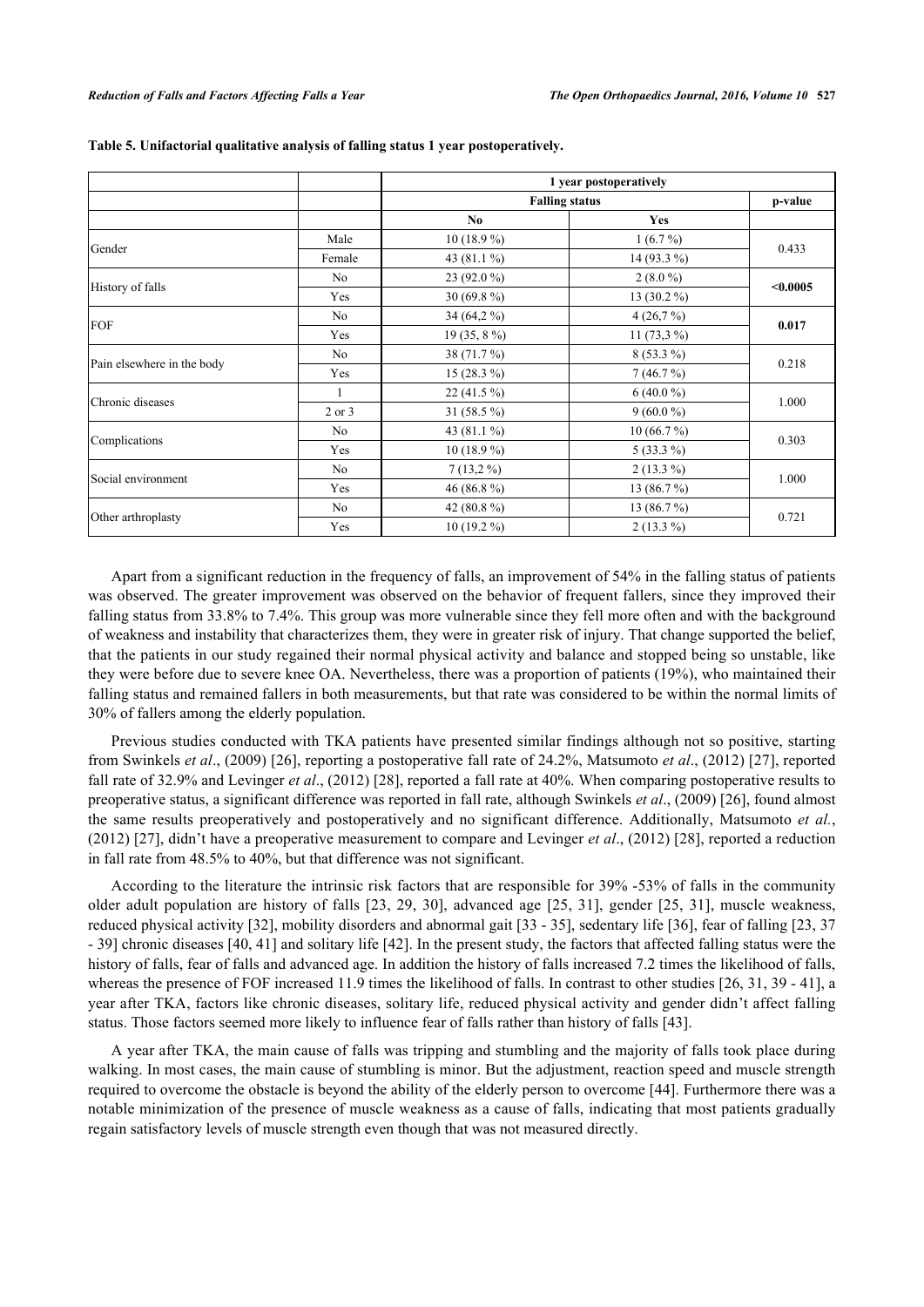|                                | <b>Falling</b> | 1 year postoperatively |           |         |
|--------------------------------|----------------|------------------------|-----------|---------|
|                                | <b>Status</b>  | Mean                   | <b>SD</b> | p-value |
|                                | No             | 72.43                  | 5.42      |         |
| Age                            | Yes            | 75.00                  | 4.34      | 0.097   |
| <b>BMI</b>                     | N <sub>0</sub> | 30.46                  | 4.50      |         |
|                                | Yes            | 29.99                  | 4.44      | 0.720   |
| Sf-36PCS                       | N <sub>0</sub> | 54.08                  | 8.28      |         |
|                                | Yes            | 54.17                  | 6.39      | 0.972   |
| Sf-36MCS                       | N <sub>0</sub> | 46.41                  | 8.63      |         |
|                                | Yes            | 44.00                  | 10.63     | 0.369   |
| <b>WOMAC</b><br>Pain           | No             | 12.74                  | 27.13     |         |
|                                | Yes            | 13.33                  | 16.00     | 0.936   |
| <b>WOMAC</b>                   | No             | 16.04                  | 14.79     |         |
| <b>Stiffness</b>               | Yes            | 13.33                  | 12.91     | 0.523   |
|                                | No             | 141.04                 | 152.47    |         |
| <b>WOMAC Physical function</b> | Yes            | 191.67                 | 119.77    | 0.240   |
| <b>PASE</b>                    | No             | 77.64                  | 39.85     |         |
|                                | Yes            | 77.22                  | 35.63     | 0.971   |
|                                | N <sub>0</sub> | 8.94                   | 3.66      |         |
| <b>TUG</b>                     | Yes            | 9.27                   | 3.55      | 0.758   |
| <b>ABC</b>                     | N <sub>0</sub> | 82.05                  | 16.90     |         |
|                                | Yes            | 79.50                  | 13.99     | 0.595   |
|                                | No             | 52.87                  | 5.02      |         |
| <b>BBS</b>                     | Yes            | 53.00                  | 4.07      | 0.926   |

<span id="page-6-0"></span>**Table 6. Unifactorial quantitative analysis of falling status 1 year postoperatively.**

The risk of fracture after TKA was also a matter of investigation. A year after TKA, when pain and stiffness was decreased and function was improved, we would expect that the risk of fracture would diminish as well. Nevertheless the reduction was not significant compared to the pre-operative evaluation. However, the result would be considered satisfactory, considering that studies with community older adult population report that approximately 1 in 10 falls result in a serious injury, of which 5% are fractures [[14,](#page-7-6) [23](#page-8-5), [29](#page-8-10)]. In our study that rate was 1 in 20 falls. On the other hand, there was a significant improvement in the frequency of minor injuries, which leads to the conclusion that the risk of serious injury decreased significantly after surgery compared to the preoperative evaluation.

<span id="page-6-1"></span>

|  |  |  |  |  |  |  | Table 7. Multiple logistic regression of falling status 1 year postoperatively (stepwise method). |  |
|--|--|--|--|--|--|--|---------------------------------------------------------------------------------------------------|--|
|--|--|--|--|--|--|--|---------------------------------------------------------------------------------------------------|--|

|                 |                | <b>Reference category</b> | O.R  |      | 95% CI | p-value |
|-----------------|----------------|---------------------------|------|------|--------|---------|
|                 | Age            | $---$                     | 1.13 | 0.98 | .30    | 0.084   |
| Stepwise Method | FOF            | No                        | 1.90 | 2.20 | 64.20  | 0.004   |
|                 | Falling status | No                        | 7.23 | .28  | 41.01  | 0.025   |

The difference between indoor and outdoor falls was also a matter of interest. Although most elderly people spent their time primarily in their home [\[45\]](#page-9-6) the studies indicate that at least 50% of falls take place outdoors [[46](#page-9-7) - [49\]](#page-9-8). Similarly in our study the frequency of outdoor falls was 65%.

Acknowledging the limitations of the study, we would identify the small number of patients because the research included only patients with severe knee OA a year after TKA. Nevertheless, there are numerous studies examining falls for community living elderly population but there are only few examining patients a year after TKA.

# **CONCLUSION**

Based on the results of falls frequencies, falls characteristics and differentiation of falling status, we can conclude and support the belief that a year after TKA, patients with severe knee OA significantly reduced the frequency of falls and the consequent risk they provoke.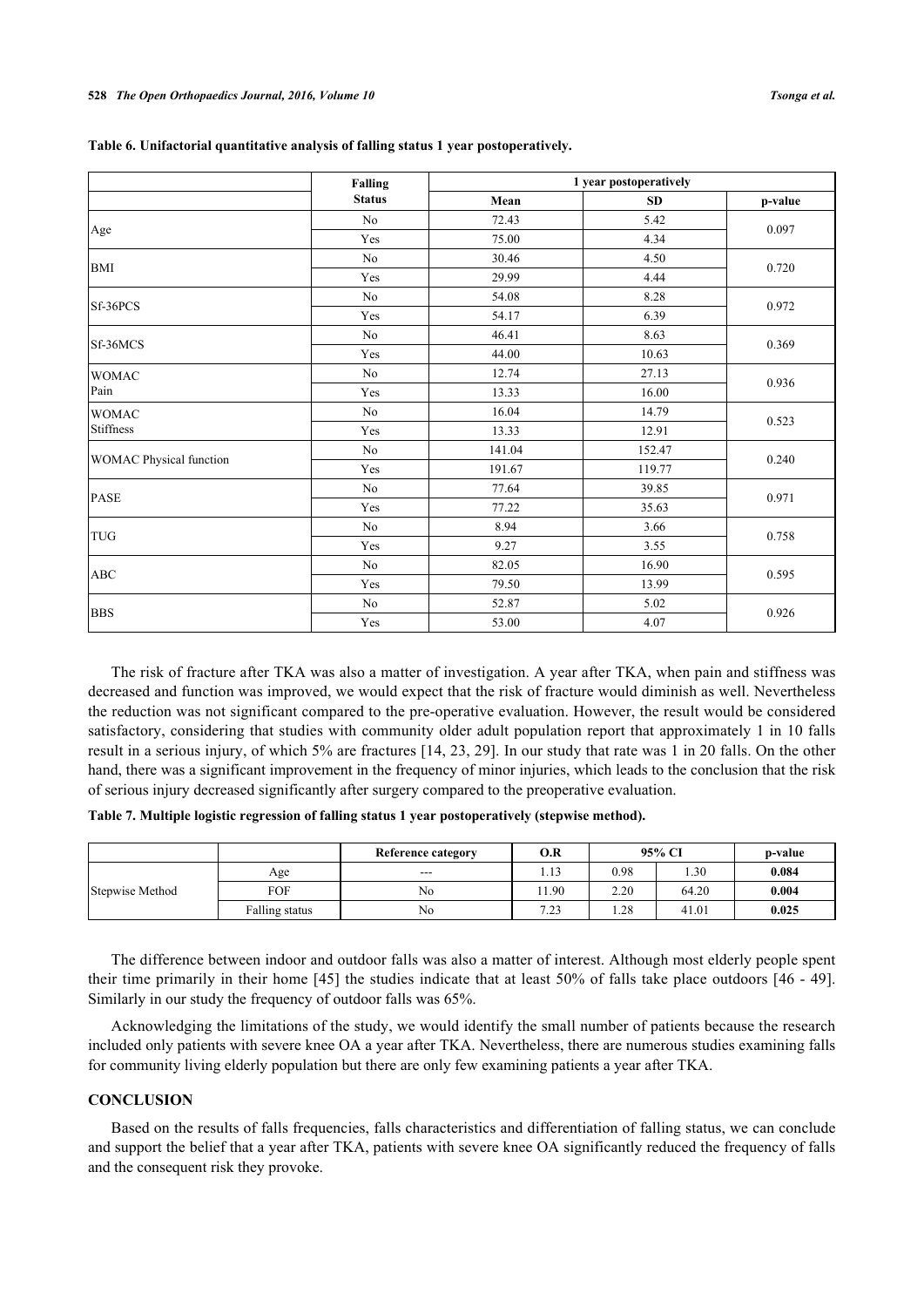TKA generally improved a lot of aspects in patients' life. One of these was the reduction of fall risk, which always co-exists in this population, causing devastating problems threatening the benefits of the procedure.

# **CONFLICT OF INTEREST**

The authors confirm that this article content has no conflict of interest.

# **ACKNOWLEDGEMENTS**

Declared none.

## **REFERENCES**

- <span id="page-7-0"></span>[1] Navarro Collado MJ, Peiró S, Trénor Gomis C, Ruiz Jareño L, Pérez Igualada A, Guerola Soler N. Factors related to functional outcomes and quality of life after knee arthroplasty. Med Clin (Barc) 2000; 114(7): 250-4. [\[http://dx.doi.org/10.1016/S0025-7753\(00\)71261-9\]](http://dx.doi.org/10.1016/S0025-7753(00)71261-9) [PMID: [10758596](http://www.ncbi.nlm.nih.gov/pubmed/10758596)]
- [2] Tsonga T, Kapetanakis S, Papadopoulos C, *et al.* Evaluation of improvement in quality of life and physical activity after total knee arthroplasty in Greek elderly women. Open Orthop J 2011; 5: 343-7. [\[http://dx.doi.org/10.2174/1874325001105010343\]](http://dx.doi.org/10.2174/1874325001105010343)
- [3] Bachmeier CJ, March LM, Cross MJ, *et al.* A comparison of outcomes in osteoarthritis patients undergoing total hip and knee replacement surgery. Osteoarthr Cartil 2001; 9(2): 137-46. [\[http://dx.doi.org/10.1053/joca.2000.0369](http://dx.doi.org/10.1053/joca.2000.0369)] [PMID: [11330253\]](http://www.ncbi.nlm.nih.gov/pubmed/11330253)
- [4] Knahr K, Korn V, Kryspin-Exner I, Jagsch R. Quality of life five years after total or partial knee arthroplasty. Z Orthop Ihre Grenzgeb 2003; 141(1): 27-32.

[\[http://dx.doi.org/10.1055/s-2003-37297](http://dx.doi.org/10.1055/s-2003-37297)] [PMID: [12605326\]](http://www.ncbi.nlm.nih.gov/pubmed/12605326)

- [5] Jones CA, Voaklander DC, Suarez-Alma ME. Determinants of function after total knee arthroplasty. Phys Ther 2003; 83(8): 696-706. [PMID: [12882610\]](http://www.ncbi.nlm.nih.gov/pubmed/12882610)
- <span id="page-7-1"></span>[6] Fitzgerald GK, Piva SR, Irrgang JJ. Reports of joint instability in knee osteoarthritis: its prevalence and relationship to physical function. Arthritis Rheum 2004; 51(6): 941-6. [\[http://dx.doi.org/10.1002/art.20825](http://dx.doi.org/10.1002/art.20825)] [PMID: [15593258\]](http://www.ncbi.nlm.nih.gov/pubmed/15593258)
- <span id="page-7-2"></span>[7] [No Author Listed]. British Orthopaedic Association, British Association for Surgery of the Knee. Knee Replacement: A Guide to Good Practice. London: British Orthopaedic Association 1999.
- [8] Della Valle C, Rosenberg A. Indications for total knee replacement. In: Callaghan J, Rosenberg A, Rubash H, Simonian P, Wickiewicz T, Eds. The adult knee. 1<sup>st</sup> ed. Philadelphia, PA: Lippincott Williams & Wilkins 2003; pp. 1047-57.
- [9] Canale S, Beaty J. Campbell's operative orthopaedics. 11<sup>th</sup> ed. Philadelphia, PA: Mosby Elsevier 2008.
- [10] NIH Consensus Panel. NIH Consensus Statement on total knee replacement December 8-10, 2003. J Bone Joint Surg Am 2004; 86-A(6): 1328-35. [PMID: [15173310\]](http://www.ncbi.nlm.nih.gov/pubmed/15173310)
- <span id="page-7-3"></span>[11] Issa SN, Sharma L. Epidemiology of osteoarthritis: an update. Curr Rheumatol Rep 2006; 8(1): 7-15. [\[http://dx.doi.org/10.1007/s11926-006-0019-1\]](http://dx.doi.org/10.1007/s11926-006-0019-1) [PMID: [16515759](http://www.ncbi.nlm.nih.gov/pubmed/16515759)]
- <span id="page-7-4"></span>[12] Kellgren JH, Lawrence JS. Radiological assessment of osteo-arthrosis. Ann Rheum Dis 1957; 16(4): 494-502. [\[http://dx.doi.org/10.1136/ard.16.4.494](http://dx.doi.org/10.1136/ard.16.4.494)] [PMID: [13498604\]](http://www.ncbi.nlm.nih.gov/pubmed/13498604)
- <span id="page-7-5"></span>[13] Tsonga T, Michalopoulou M, Malliou P, *et al.* Analyzing the history of falls in patients with severe Knee Osteorthritis. Clin Orthop Surg 2015; 7(4): 449-56. [\[http://dx.doi.org/10.4055/cios.2015.7.4.449\]](http://dx.doi.org/10.4055/cios.2015.7.4.449) [PMID: [26640627](http://www.ncbi.nlm.nih.gov/pubmed/26640627)]
- <span id="page-7-6"></span>[14] [No Author Listed]. Kellog International Work Group on the Prevention of Falls by the Eldery. The prevention of falls in later life. Dan Med Bull 1987; 34(4)(Suppl. 4): 1-24.
- <span id="page-7-7"></span>[15] Ware JE Jr, Sherbourne CD. The MOS 36-item short-form health survey (SF-36). I. Conceptual framework and item selection. Med Care 1992; 30(6): 473-83.

[\[http://dx.doi.org/10.1097/00005650-199206000-00002](http://dx.doi.org/10.1097/00005650-199206000-00002)] [PMID: [1593914\]](http://www.ncbi.nlm.nih.gov/pubmed/1593914)

[PMID: [3595217\]](http://www.ncbi.nlm.nih.gov/pubmed/3595217)

- <span id="page-7-8"></span>[16] Bellamy N. WOMAC: a 20-year experiential review of a patient-centered self-reported health status questionnaire. J Rheumatol 2002; 29(12): 2473-6. [PMID: [12465137\]](http://www.ncbi.nlm.nih.gov/pubmed/12465137)
- <span id="page-7-9"></span>[17] Collins NJ, Mirsa D, Felson DT, Crossley KM, Roos EM. Measures of knee function: International Knee Documentation Committee (IKDC) Subjective knee Evaluation Form. Knee Injury and Osteoarthritis Outcoe Score (KOOS) Knee Injury and Osteoartritis Outcome Score Physical Function Short Form (KOOS-PS), Knee Outcome Survey Activities of Daily Living Scale (KOS-ADL), Lysholm Knee Scoring Scale, Oxford Knee Score (OKS), Western Ontario and McMaster Universities Osteoarthritis Index (WOMAC), Activity Rating Scae (ARS) and Tegner Activity Score (TAS). Arthritis Care Res (Hoboken) 2011; 63(11): 208-28.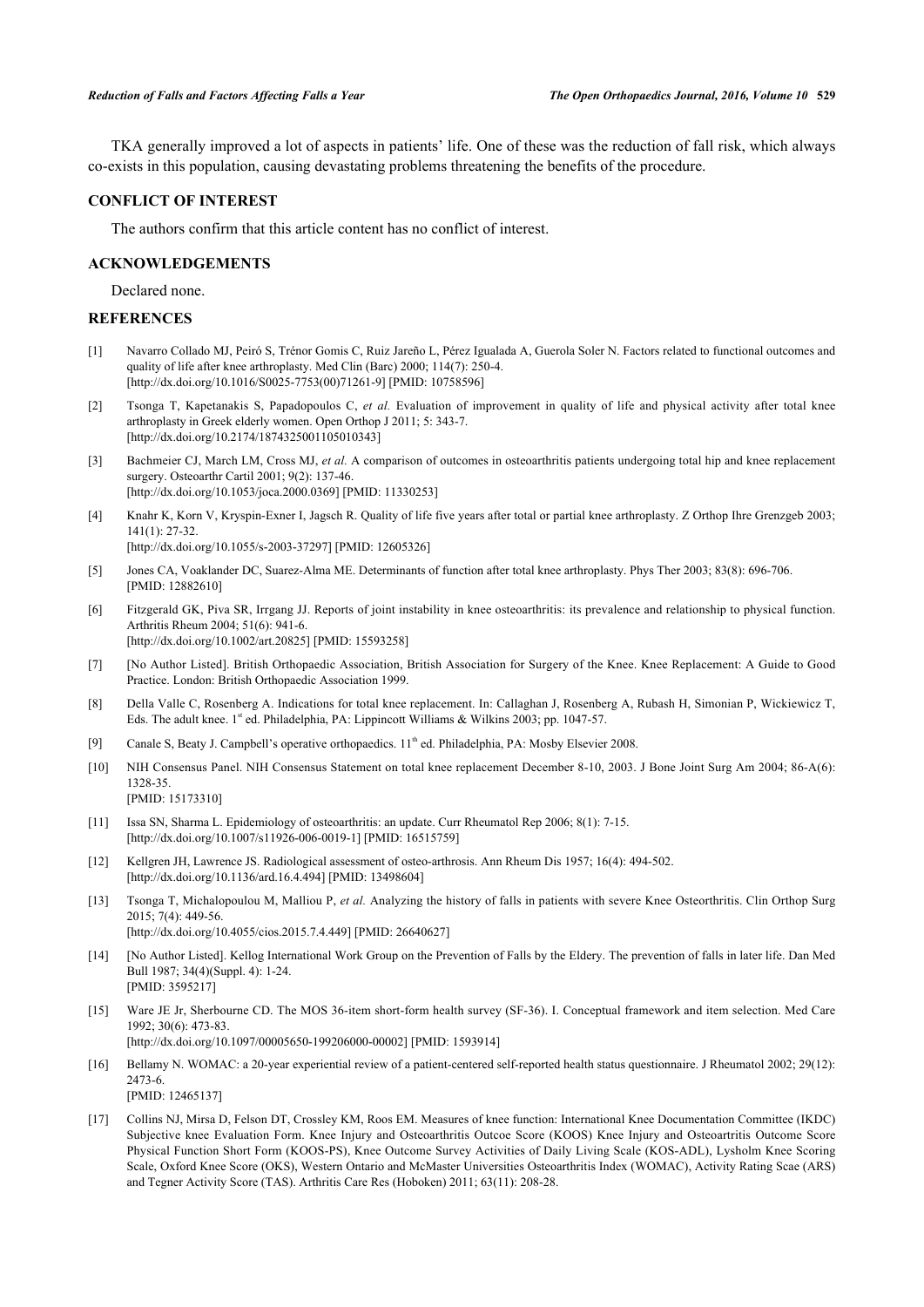#### **530** *The Open Orthopaedics Journal, 2016, Volume 10 Tsonga et al.*

[\[http://dx.doi.org/10.1002/acr.20632\]](http://dx.doi.org/10.1002/acr.20632) [PMID: [20862684](http://www.ncbi.nlm.nih.gov/pubmed/20862684)]

- <span id="page-8-0"></span>[18] Powell LE, Myers AM. The activities-specific balance confidence (ABC) scale. J Gerontol A Biol Sci 1995; 50: 28-34.
- <span id="page-8-1"></span>[19] Myers AM, Fletcher PC, Myers AN, Sherk W. Discriminative and evaluative properties of the ABC Scale. J Gerontol A BioI Sci. Med Sci 1998; 53: 287-94.
- <span id="page-8-2"></span>[20] Washburn RA, Smith KW, Jette AM, Janney CA. The physical activity scale for the elderly (PASE): development and evaluation. J Clin Epidemiol 1993; 46(2): 153-62. [\[http://dx.doi.org/10.1016/0895-4356\(93\)90053-4](http://dx.doi.org/10.1016/0895-4356(93)90053-4)] [PMID: [8437031](http://www.ncbi.nlm.nih.gov/pubmed/8437031)]
- <span id="page-8-3"></span>[21] Podsiadlo D, Richardson S. The timed Up & Go: a test of basic functional mobility for frail elderly persons. J Am Geriatr Soc 1991; 39(2): 142-8. [\[http://dx.doi.org/10.1111/j.1532-5415.1991.tb01616.x\]](http://dx.doi.org/10.1111/j.1532-5415.1991.tb01616.x) [PMID: [1991946](http://www.ncbi.nlm.nih.gov/pubmed/1991946)]
- <span id="page-8-4"></span>[22] Berg K. Wood- Dauphinee SL,Williams JI, Gayton D. Measuring balance in the elderly: preliminary development of an instrument. Physiother Can 1989; 41: 304-11. [\[http://dx.doi.org/10.3138/ptc.41.6.304\]](http://dx.doi.org/10.3138/ptc.41.6.304)
- <span id="page-8-5"></span>[23] Tinetti ME, Speechley M, Ginter SF. Risk factors for falls among elderly persons living in the community. N Engl J Med 1988; 319(26): 1701-7. [\[http://dx.doi.org/10.1056/NEJM198812293192604\]](http://dx.doi.org/10.1056/NEJM198812293192604) [PMID: [3205267](http://www.ncbi.nlm.nih.gov/pubmed/3205267)]
- [24] Teno J, Kiel DP, Mor V. Multiple stumbles: a risk factor for falls in community-dwelling elderly. A prospective study. J Am Geriatr Soc 1990; 38(12): 1321-5. [\[http://dx.doi.org/10.1111/j.1532-5415.1990.tb03455.x\]](http://dx.doi.org/10.1111/j.1532-5415.1990.tb03455.x) [PMID: [2254571](http://www.ncbi.nlm.nih.gov/pubmed/2254571)]
- <span id="page-8-6"></span>[25] Campbell AJ, Spears GF, Borrie MJ. Examination by logistic regression modelling of the variables which increase the relative risk of elderly women falling compared to elderly men. J Clin Epidemiol 1990; 43(12): 1415-20. [\[http://dx.doi.org/10.1016/0895-4356\(90\)90110-B\]](http://dx.doi.org/10.1016/0895-4356(90)90110-B) [PMID: [2254780](http://www.ncbi.nlm.nih.gov/pubmed/2254780)]
- <span id="page-8-7"></span>[26] Swinkels A, Newman JH, Allain TJ. A prospective observational study of falling before and after knee replacement surgery. Age Ageing 2009; 38(2): 175-81. [\[http://dx.doi.org/10.1093/ageing/afn229\]](http://dx.doi.org/10.1093/ageing/afn229) [PMID: [19029071](http://www.ncbi.nlm.nih.gov/pubmed/19029071)]
- <span id="page-8-8"></span>[27] Matsumoto H, Okuno M, Nakamura T, Yamamoto K, Hagino H. Fall incidence and risk factors in patients after total knee arthroplasty. Arch Orthop Trauma Surg 2012; 132(4): 555-63. [\[http://dx.doi.org/10.1007/s00402-011-1418-y\]](http://dx.doi.org/10.1007/s00402-011-1418-y) [PMID: [22089514](http://www.ncbi.nlm.nih.gov/pubmed/22089514)]
- <span id="page-8-9"></span>[28] Levinger P, Menz HB, Morrow AD, *et al.* Lower limb proprioception deficits persist following knee replacement surgery despite improvements in knee extension strength. Knee Surg Sports Traumatol Arthrosc 2012; 20(6): 1097-103. [\[http://dx.doi.org/10.1007/s00167-011-1710-y\]](http://dx.doi.org/10.1007/s00167-011-1710-y) [PMID: [22005965](http://www.ncbi.nlm.nih.gov/pubmed/22005965)]
- <span id="page-8-10"></span>[29] Tinetti ME, Speechley M. Prevention of falls among the elderly. N Engl J Med 1989; 320(16): 1055-9. [\[http://dx.doi.org/10.1056/NEJM198904203201606\]](http://dx.doi.org/10.1056/NEJM198904203201606) [PMID: [2648154](http://www.ncbi.nlm.nih.gov/pubmed/2648154)]
- <span id="page-8-11"></span>[30] Nevitt MC, Cummings SR, Hudes ES. Risk factors for injurious falls: a prospective study. J Gerontol 1991; 46(5): M164-70. [\[http://dx.doi.org/10.1093/geronj/46.5.M164\]](http://dx.doi.org/10.1093/geronj/46.5.M164) [PMID: [1890282](http://www.ncbi.nlm.nih.gov/pubmed/1890282)]
- <span id="page-8-12"></span>[31] Robbins AS, Rubenstein LZ, Josephson KR, Schulman BL, Osterweil D, Fine G. Predictors of falls among elderly people. Results of two population-based studies. Arch Intern Med 1989; 149(7): 1628-33. [\[http://dx.doi.org/10.1001/archinte.1989.00390070138022\]](http://dx.doi.org/10.1001/archinte.1989.00390070138022) [PMID: [2742437](http://www.ncbi.nlm.nih.gov/pubmed/2742437)]
- <span id="page-8-13"></span>[32] American Academy of Orthopedic Surgeons panel of falls prevention.Guideline for the prevention of falls in older persons. J Am Geriatr Soc 2001; 49: 664-72. [\[http://dx.doi.org/10.1046/j.1532-5415.2001.49115.x\]](http://dx.doi.org/10.1046/j.1532-5415.2001.49115.x) [PMID: [11380764](http://www.ncbi.nlm.nih.gov/pubmed/11380764)]
- <span id="page-8-14"></span>[33] Maki BE, McIlroy WE. Effects of aging on control of stability. In: Luxon L, Ed. A textbook of audiological medicine: Clinical aspects of hearing and balance. London: Marin Dunitz Publishers 2003; pp. 671-90.
- [34] Maki BE, McIlroy WE. Control of compensatory stepping reactions: Age-related impairmentand the potential for remedial intervention. Physiother Theory Pract 1999; 15: 69-90. [\[http://dx.doi.org/10.1080/095939899307784\]](http://dx.doi.org/10.1080/095939899307784)
- <span id="page-8-15"></span>[35] Maki BE, McIlroy WE. Postural control in the older adult. Clin Geriatr Med 1996; 12(4): 635-58. [PMID: [8890108\]](http://www.ncbi.nlm.nih.gov/pubmed/8890108)
- <span id="page-8-16"></span>[36] Skelton DA. Effects of physical activity on postural stability. Age Ageing 2001; 30(4)(Suppl. 4): 33-9. [\[http://dx.doi.org/10.1093/ageing/30.suppl\\_4.33\]](http://dx.doi.org/10.1093/ageing/30.suppl_4.33) [PMID: [11769787](http://www.ncbi.nlm.nih.gov/pubmed/11769787)]
- <span id="page-8-17"></span>[37] Tinetti ME, Baker DI, McAvay G, *et al.* A multifactorial intervention to reduce the risk of falling among elderly people living in the community. N Engl J Med 1994; 331(13): 821-7. [\[http://dx.doi.org/10.1056/NEJM199409293311301\]](http://dx.doi.org/10.1056/NEJM199409293311301) [PMID: [8078528](http://www.ncbi.nlm.nih.gov/pubmed/8078528)]
- [38] Arfken CL, Lach HW, Birge SJ, Miller JP. The prevalence and correlates of fear of falling in elderly persons living in the community. Am J Public Health 1994; 84(4): 565-70. [\[http://dx.doi.org/10.2105/AJPH.84.4.565\]](http://dx.doi.org/10.2105/AJPH.84.4.565) [PMID: [8154557](http://www.ncbi.nlm.nih.gov/pubmed/8154557)]